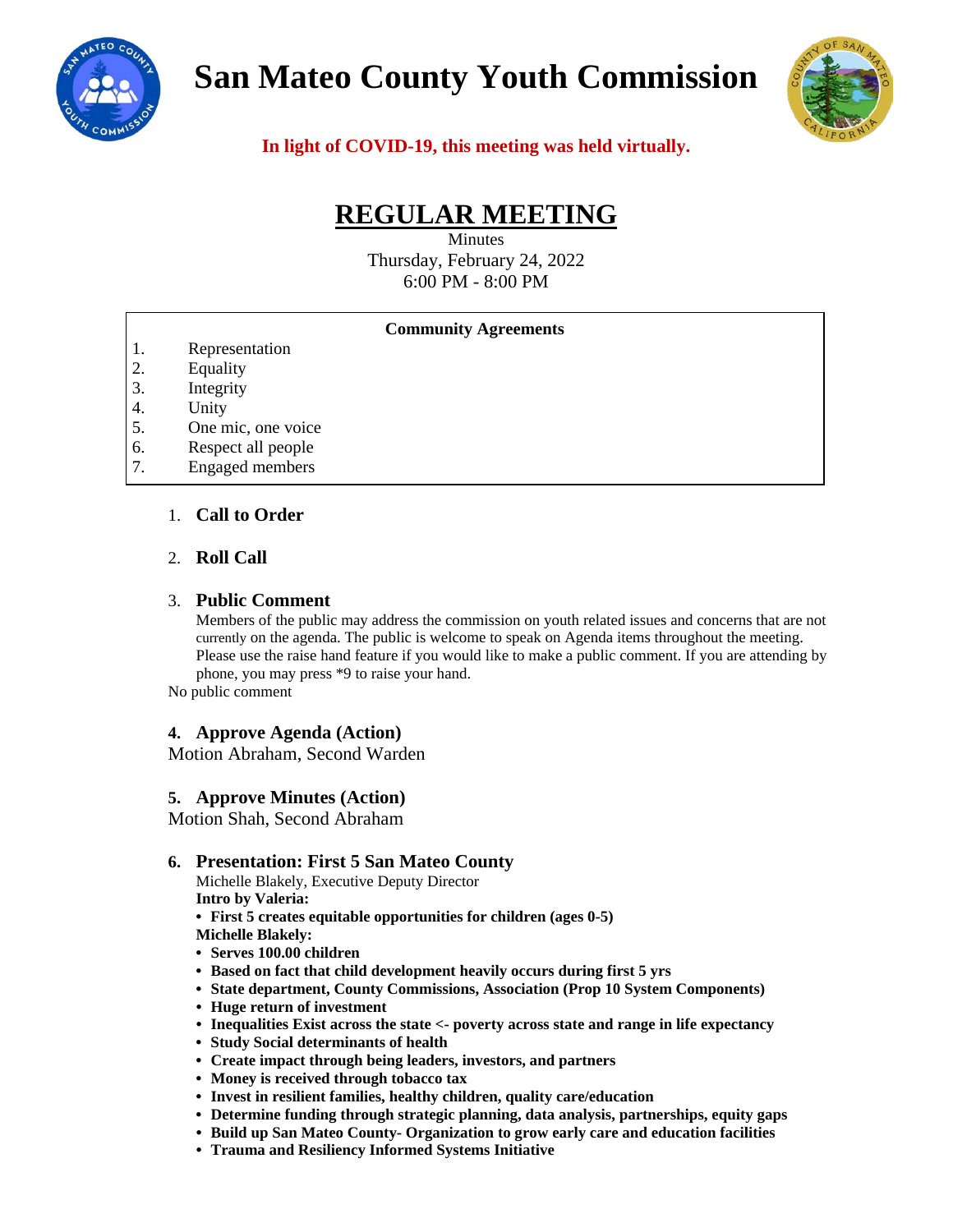- **• Variety of investments and partnerships**
- **• How we can help: stay curious**

# **7. Presentation: County Children, Youth, and Families Budget**

Saba Bokharey, Management Analyst

- FY 2021-23
- Youth under age 25
- Programs included that fund adults with children
- Capital Projects are not included
- 4 structures: Health, Education, Wellbeing, Engagement
- Includes outcome measures and identifies gaps
- Budget terms: Sources, requirements, fund balance, reserves
- Net County Cost (total requirements)
- Measure K -> general sales tax
- Higher budget on health and wellbeing
- 377.8 Million Total

# **8. Breakout Groups Discussion & Activity**

Individual Group Notes

Health- Older children focus, improve efficiency, language barriers, technology Education- Lack of vocational training, work on LGBTQ youth

Wellbeing- Consolidation, more funding to certain programs, older children focus Engagement- Older children focus, making budget more accessible,

contextualizing where the money goes

# **Fill out question answers within a week**